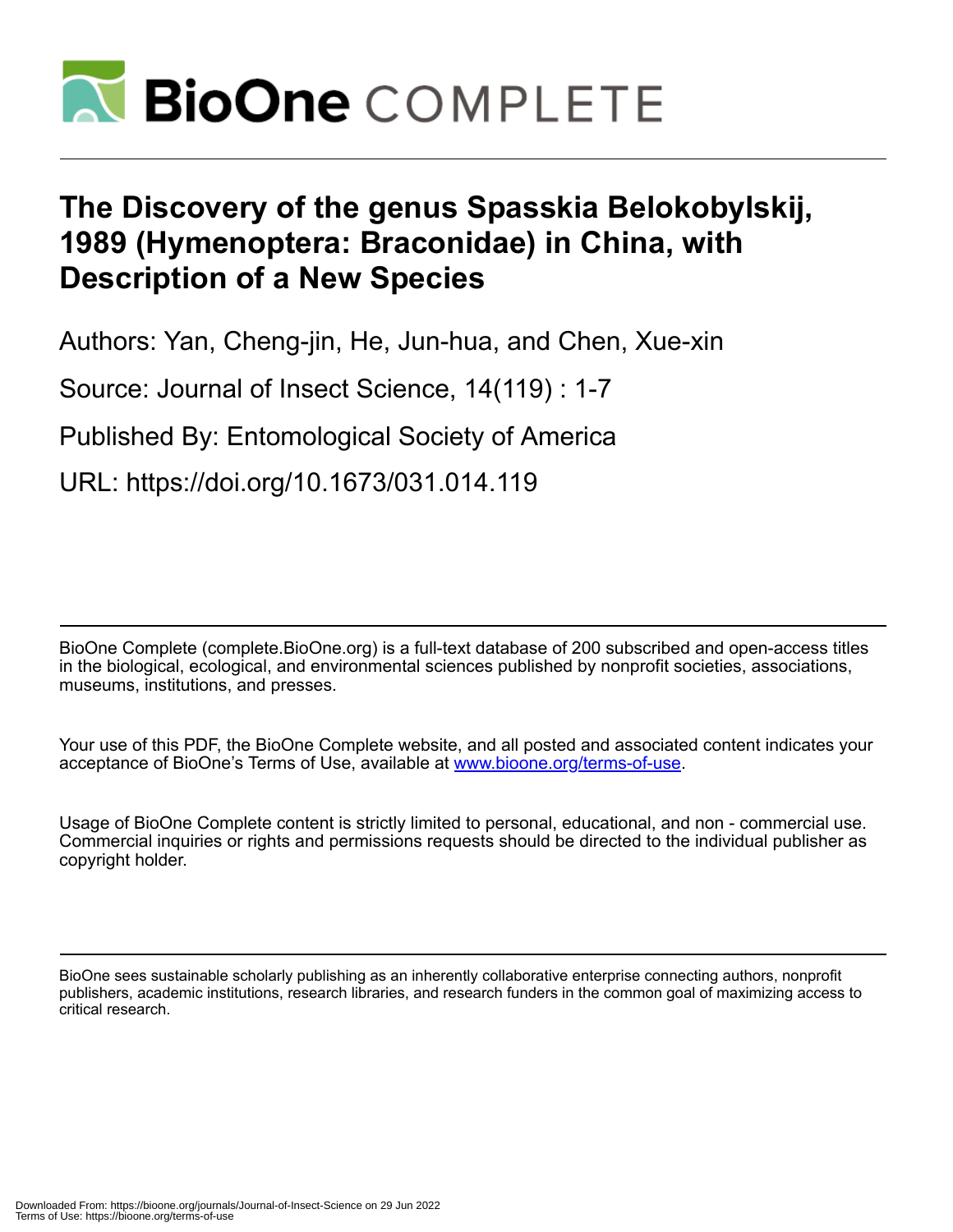

## **The discovery of the genus** *Spasskia* **Belokobylskij, 1989 (Hymenoptera: Braconidae) in China, with description of a new species**

Cheng-jin Yan<sup>a</sup>, Jun-hua He<sup>b</sup>, and Xue-xin Chen<sup>c\*</sup>

State Key Laboratory of Rice Biology and Ministry of Agriculture Key Lab of Agricultural Entomology, Institute of Insect Sciences, Zhejiang University, Hangzhou 310058, China

### **Abstract**

The genus *Spasskia* Belokobylskij, 1989 (Hymenoptera: Braconidae: Helconinae) is reported for the first time from China. Two species, namely *Spasskia brevicarinata* Yan et Chen **sp. n.** and *Spasskia indica* Singh, Belokobylskij et Chauhan, 2005 are described and illustrated. A key to the species of this genus is updated to include the new species.

**Abbreviations: POL**, postocellar line; **OOL**, ocular-ocellar line; **OD**, maximum diameter of lateral ocellus **Keywords:** Braconidae, Helconinae, Hymenoptera, key, new record **Correspondence:**<sup>a</sup> ycj0685@163.com, b jhhe@zju.edu.cn, c xxchen@zju.edu.cn, \*Corresponding author **Editor:** Marc De Meyer was editor of this paper. **Received:** 4 August 2012 **Accepted:** 11 March 2013 **Published:** 1 September 2014 **Copyright:** This is an open access paper. We use the Creative Commons Attribution 3.0 license that permits unrestricted use, provided that the paper is properly attributed. **ISSN:** 1536-2442 | Vol. 14, Number 119

#### **Cite this paper as:**

Yan C-j, He J-h, Chen X-x. 2014. The discovery of the genus *Spasskia* Belokobylskij, 1989 (Hymenoptera: Braconidae) in China, with description of a new species. *Journal of Insect Science* 14(119). Available online: http://www.insectscience.org/14.119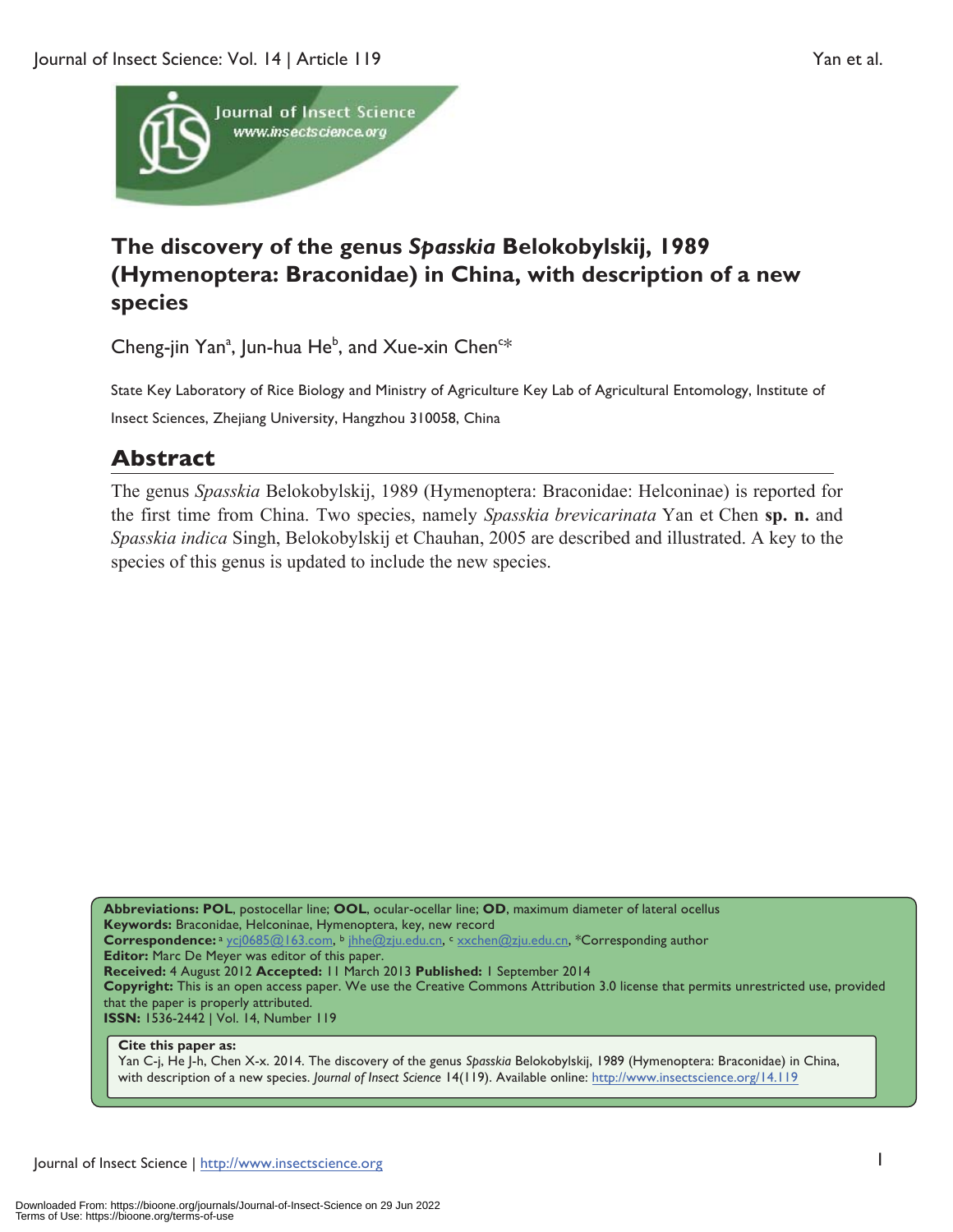#### **Introduction**

Three species of the genus *Spasskia* Belokobylskij, 1989 (Hymenoptera: Braconidae: Helconinae) have been described previously: *S*. *anastasiae* Belokobylskij, *S*. *indica* Singh, Belokobylskij et Chauhan, and *S*. *sigalphoides* Belokobylskij (type species) (Belokobylskij 1989, 1998; Belokobylskij and Ku 1998; Singh et al. 2005). *S*. *indica* is a parasitoid of *Chlorophorus strobilicola* Champion (Coleoptera: Cerambycidae) infesting second- and third-year cones of *Pinus roxburghii* Sargent (Pinales: Pinaceae) (Singh et al. 2005).

During a study of Chinese braconids, a new *Spasskia* species and a previously described *Spasskia* species were discovered. These are the first records of *Spasskia* in China. The new species, *S*. *brevicarinata* **sp. n.**, is described and illustrated, and the newly recorded species, *S*. *indica*, is illustrated. An updated key to the genus *Spasskia* is also presented.

#### **Materials and Methods**

The terminology and measurements used follow van Achterberg (1988, 1993). Additional sources for the description of sculpture and setation are Belokobylskij (1998) and Singh et al. (2005). The following abbreviations are used: POL, postocellar line; OOL, ocularocellar line; OD, maximum diameter of lateral ocellus. Type specimens and other materials were deposited in the Parasitic Hymenoptera Collection of the Zhejiang University, Hangzhou, China (ZJUH) and Institute of Zoology, Chinese Academy of Sciences, Beijing, China (IZCAS), respectively.

Descriptions and measurements were made under a stereomicroscope (Zeiss Stemi SV 6, www.zeiss.com). All figures were made by a

QImaging 3.3 RTVcamera (www.qimaging.com) attached to a stereomicroscope (Leica, www.leicamicrosystems.com) and Auto-Montage Pro version 5.0 software (Syncroscopy, www.syncroscopy.com).

#### **Nomenclature**

This publication and the nomenclature it contains have been registered in ZooBank. The LSID number is:

urn:lsid:zoobank.org:pub:D50AE7AE-BB26- 42C7-9D9D-25887EE8684F

#### **Taxonomy**

#### *Spasskia brevicarinata* **Yan et Chen, sp. n.** (Figures 1–11)

**Material examined.** Holotype: ♀, China, Guizhou Prov., Huishui, 2.VI.1986, Chu Jiming, No. 861708 (ZJUH). Paratypes: 1♀, Guizhou Prov., Huishui, 2.VI.1986, Chu Jiming, No. 861712 (ZJUH); 1♀, China, Yunnan Prov., Xinping, 1981, Jiang Yongqing, No. 815746 (ZJUH); 1♀, China, Yunnan Prov., Xishuangbanna Damenglong, 650 m, 25.IV.1958, Pu Fuji, No. 1689989 IOZ(E) (IZCAS).

**Description.** Female, body length (excluding ovipositor sheath) 8.2 mm, length of extended part of ovipositor 5.5 mm, fore wing length 7.3 mm. Head. Antennal segments 35, length of third segment 1.2 times fourth segment; length of first, second, and third segments 1.7, 0.8, and 3.0 times their widths, respectively. Maxillary palp 6-segmented. Labial palp 4 segmented. Head in front view 0.8 times as long as wide. Length of eye 1.5 times temple in dorsal view. Length of malar space 0.7 times basal width of mandible, 0.4 times maximum width of eye.  $POL:OD: OOL = 8:15:11$ .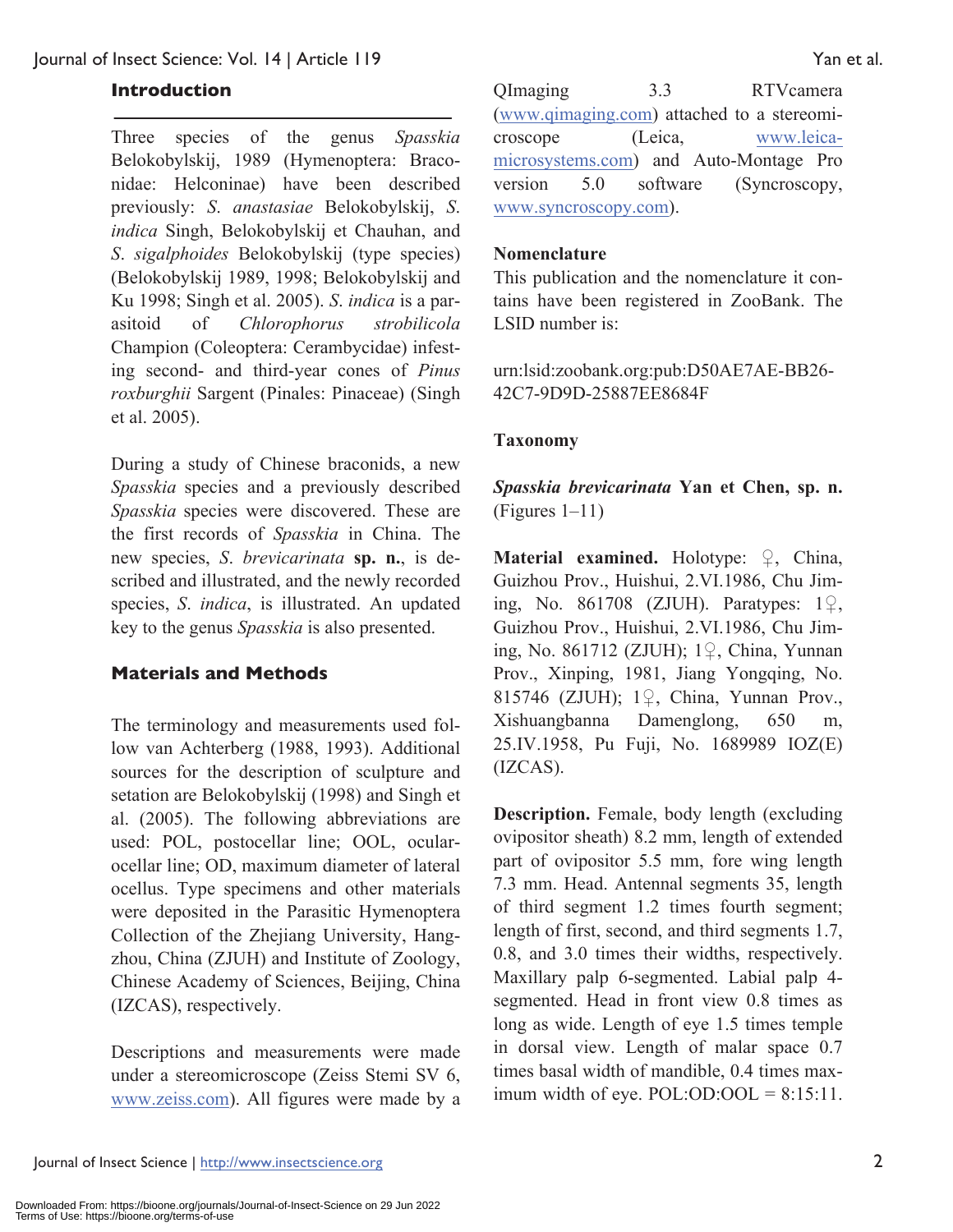#### Journal of Insect Science: Vol. 14 | Article 119 Yan et al.

Occipital carina distinct and complete, fused with hypostomal carina below lower base of mandible. Vertex smooth and shiny. Frons crest-shaped, elevated, and smooth laterodorsally, rugose lateroventrally, medially striated with a strongly protruding lamella. Face coarsely rugose. Clypeus rugose, weakly convex. Temple smooth and shiny, rugose near mandible. Mandibles basally striated. Mesosoma. Length almost twice as long as its height. Mesoscutum slightly longer than wide. Precoxal sulcus wide, narrowly punctateareolate, and deep posteriorly. Pronotum largely coarsely crenulate to rugose-reticulate. Pronope present. Notauli deep and coarsely crenulate. Mesoscutum smooth. Scutellum densely punctate. Scutellar sulcus with one carina and several lateral crenulae. Metanotum with a complete median carina. Propodeum coarsely rugose-reticulate. Wings. Fore wing 3.5 times as long as wide. 1-M curved slightly. Pterostigma 3.4 times as long as wide. r:3-SR:SR1 = 11:8:61. 2-SR:3-SR:r $m = 7:4:5$ . 1-M:m-cu = 33:15. SR1 straight. Hind wing, marginal cell widened apically. cu-a inclivous. Legs. Length of femur, tibia, and basitarsus of hind leg 2.8, 7.6, and 5.0 times their widths, respectively. Hind femur robust and with a wide keel ventrally. Length of outer and inner hind tibial spurs 0.28 and 0.25 times basitarsus, respectively. Metasoma. First tergite widened posteriorly, rugosereticulate, dorsal carinae distinct in basal onethird; length of first tergite 1.2 times its apical width. Second tergite coarsely punctate, about twice as wide as long. Third tergite with scattered punctures baso-laterally, but smooth medially and posteriorly. Ovipositor sheath 1.5 times as long as metasoma, 1.3 times as long as hind tibia, 1.2 times as long as mesosoma, and 1.4 times as long as fore wing. Colour: Black. Palp yellow. Antenna dark brown (basal fourth reddish brown), but 11th-15th flagellomeres whitish yellow. Tegulae

dark brown. Fore and middle legs yellow; hind coxa, trochanters, and femur light reddish brown; basal four segments of hind tarsus and basal one-third of hind tibia whitish yellow. First tergite yellow. Pterostigma and most veins dark brown, wing membrane faintly fumose.

#### **Male.** Unknown.

**Variation.** Body length 9.0–9.8 mm. Fore wing length 7.8–7.9 mm. Fore wing 3.1–3.5 times as long as maximum width. r:3-SR:SR1  $= 9:10:51$ . 2-SR:3-SR:r-m = 12:10:10. Dorsal carinae of first tergite distinct in basal 0.2.

**Diagnosis.** This new species is similar to *S. indica*, but differs in having the first tergite with two short dorsal carinae at base (the latter with two complete dorsal carinae); third tergite with scattered punctures baso-laterally, and smooth medially and posteriorly (the latter with distinctly fine punctures), and occipital carina connected near apex of hypostomal carina below level of mandible base (the latter connected near apex of hypostomal carina above level of mandible base).

**Distribution**. China (Guizhou, Yunnan).

**Etymology.** Name derived from "*brevi*-" (Latin for "short") and "*carinata*" (Latin for "carina"), meaning the dorsal carinae of the first tergite is short.

*Spasskia indica* **Singh, Belokobylskij et Chauhan, 2005** (Figures 12–20)

**Material examined**. 1♀, China, Yunnan Prov., Xishuangbanna Meng'a, 1050–1080 m, 16.X.1958, Chen Zhizi, No. 1689929 IOZ(E) (IZCAS).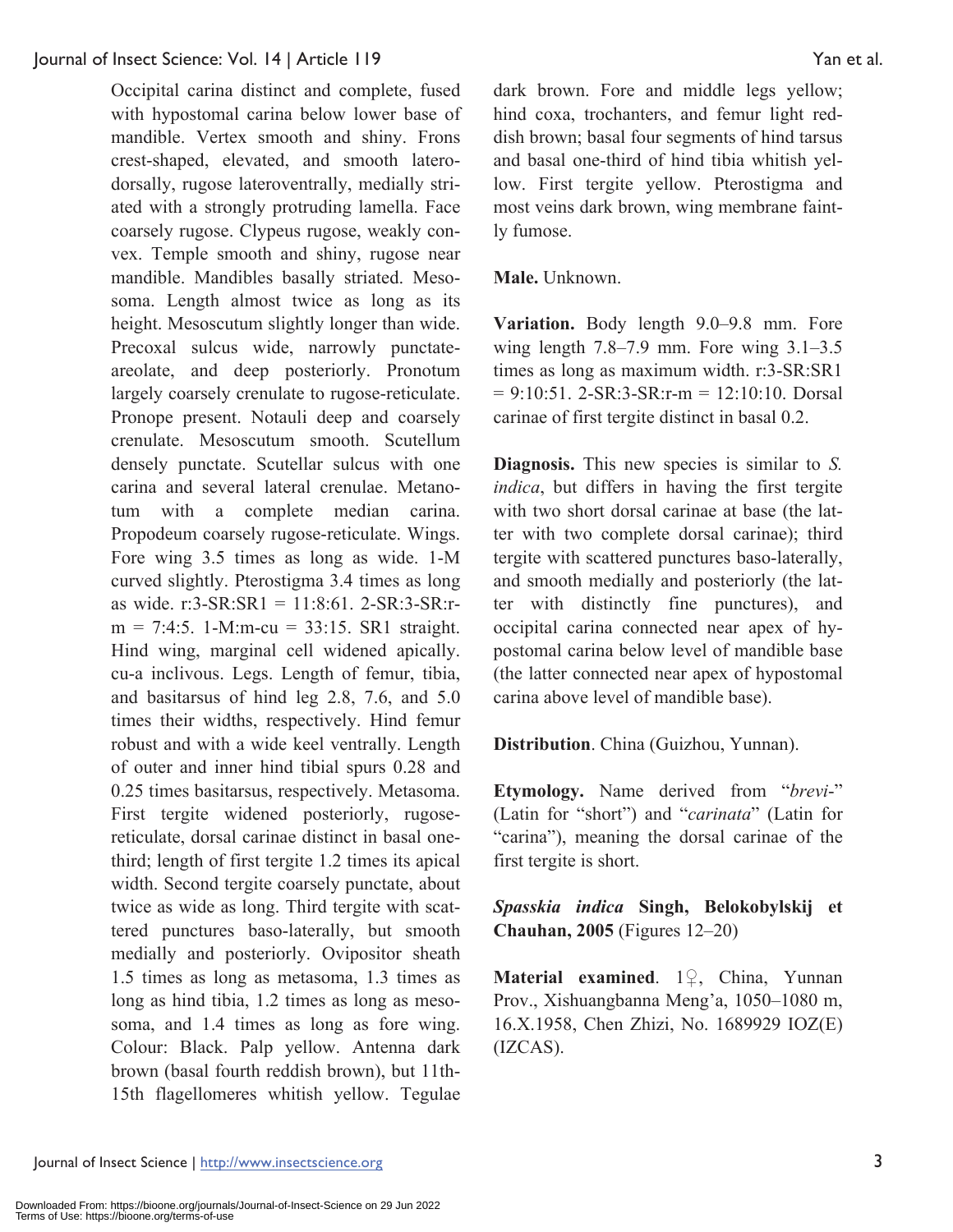Journal of Insect Science: Vol. 14 | Article 119 Yan et al.

**Diagnosis.** Frons crest-shaped elevated, rugose-punctate laterally, medially with a strongly protruding lamella. Occipital carina connected near apex of hypostomal carina above level of mandible base. Vertex almost smooth and shinny. Temple punctate. Malar space about 0.35 times longitudinal diameter of eye, almost equal to basal width of mandible. Precoxal sulcus short, punctate anteriorly, punctate-areolate, and deep posteriorly. Mesoscutum smooth for the most part.

**Distribution.** China (Yunnan), **new record**; India.

#### **Key to species of the genus** *Spasskia*

1. Vertex and temple almost smooth; mesoscutum smooth for the most part………2 Vertex and temple entirely coarsely rugose-areolate; mesoscutum rugose-punctate for the most part……………………………..3

2. First tergite with two complete dorsal carinae up to the middle of tergite, the middle part between the carinae with deep irregular pits at the posterior two-thirds; lateral parts almost smooth with scattered punctures; third tergite with distinctly fine punctures; Occipital carina connected near apex of hypostomal carina above level of mandible base. China (Yunnan), India………………………………. …..*S. indica* Singh, Belokobylskij et Chauhan

First tergite rugose-reticulate, dorsal carinae distinct in basal one-third; third tergite with scattered punctures baso-laterally, but smooth medially and posteriorly; Occipital carina connected near apex of hypostomal carina below level of mandible base. China (Guizhou, Yunnan)…...*S. brevicarinata* **sp. n.**

3. First metasomal tergite wide, roundly widened towards apex, its length slightly less than its apical width; third tergite distinctly

narrowed posteriorly, coarsely sculptured, covered the following tergites; hind femur with a fine keel ventrally; mesosoma 1.7 times as long as its height; palpi yellowish brown. Russian Far East, South Korea……………….

………………..*S. sigalphoides* Belokobylskij First metasomal tergite narrow, almost linearly widened toward apex, its length 1.2 times as long as its apical width; third tergite weakly narrowed posteriorly, finely sculptured, not covering the following tergites; hind femur with a wide keel ventrally; mesosoma 2.2 times as long as its height; palpi dark reddish brown in basal half and yellowish brown in apical half. Russian Far East………………. *………………….S. anastasiae* Belokobylskij

#### **Acknowledgements**

We thank Dr. M. Sharkey (University of Kentucky) for his reviewing of an early draft of the manuscript. This research was supported by the State Key Program of National Natural Science Foundation of China (31230068), 973 Program (2013CB127600), National Natural Science Foundation of China (30970384), and the Fund for Innovative Research Groups of the National Natural Science Foundation of China (31021003).

#### **References**

Belokobylskij SA. 1989. A new and little known taxa of braconids of the subfamily Helconinae (Hymenoptera, Braconidae) from the Far East of the USSR. *Proceedings of the Zoological Institute* 188: 23–38.

Belokobylskij SA. 1998. Subfamily Helconinae. pp. 411–435. In: Lehr PA, Editors. *Opredelitel' na seko mykh Dal'nego Vostoka Rossii. Tom 4. Setchato krylo obraznye, skorpionnitzy, pereponchatokrylye*.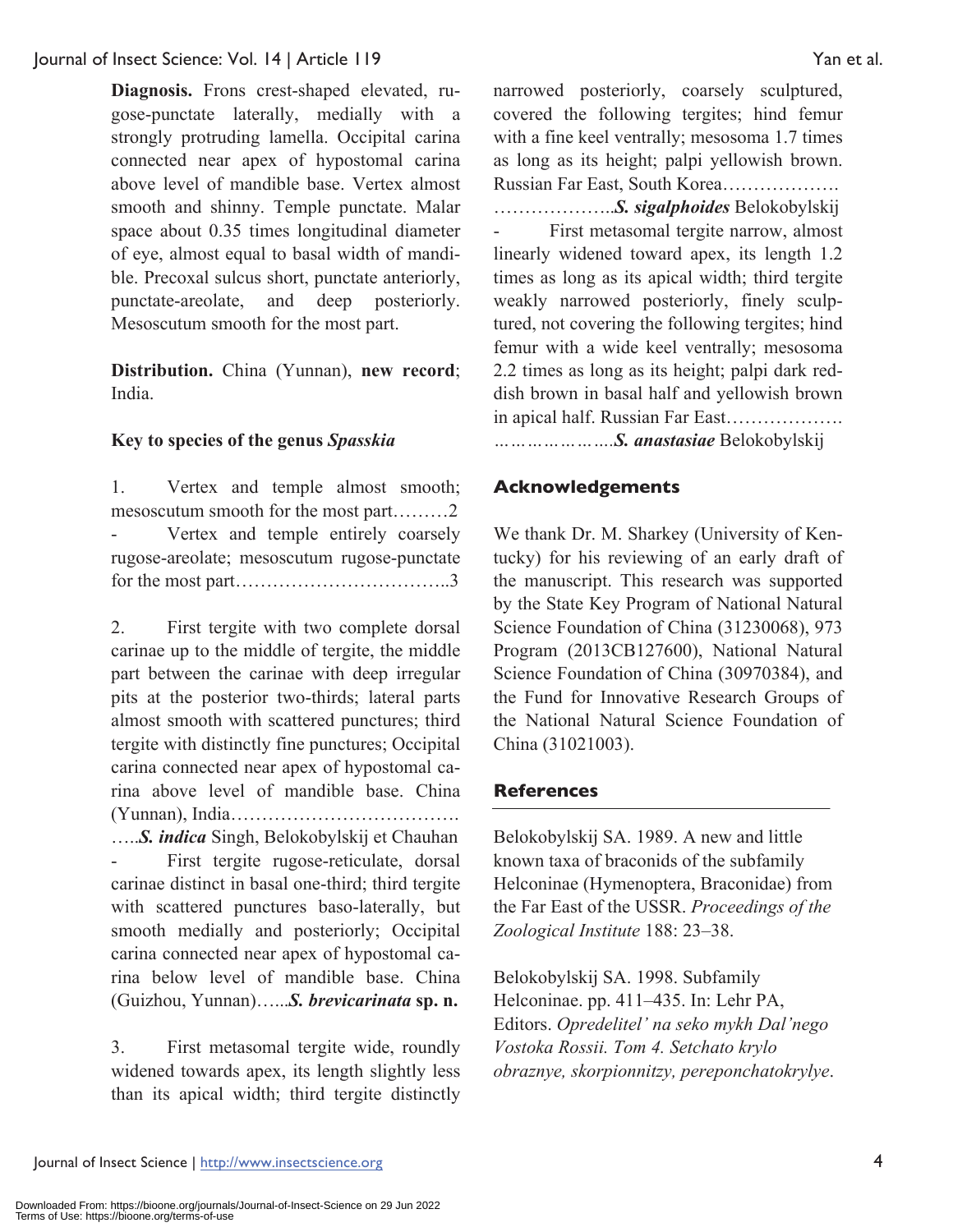#### Journal of Insect Science: Vol. 14 | Article 119 Yan et al.

Belokobylskij SA, Ku DS. 1998. New species and rare genera of the family Braconidae from Korea. *Journal of the Asia-Pacific Entomology* 1(2): 131–145.

Shenefelt RD. 1970. Hymenopterorum Catalogus. Pars 5. Braconidae 2. Helconinae, Calyptinae, Mimagathidinae, Triaspinae. pp. 177–306. Dr. W. Junk.

Singh S, Belokobylskij SA, Chauhan N, Pande S. 2005. Description of a new species of the genus *Spasskia* Belokobylskij, 1989 (Hymenoptera, Braconidae) from India, with first record of the genus in the Oriental

Region. *Annales Zoologici (Warszawa)* 55(1): 95–98.

van Achterberg C. 1988. Revision of the subfamily Blacinae Foerster (Hymenoptera, Braconidae). *Zoologische Verhandelingen (Leiden)* 249: 1–324.

van Achterberg C. 1993. Illustrated key to the subfamilies of the Braconidae (Hymenoptera: Ichneumonoidea). *Zoologische Verhandelingen (Leiden)* 283: 1–189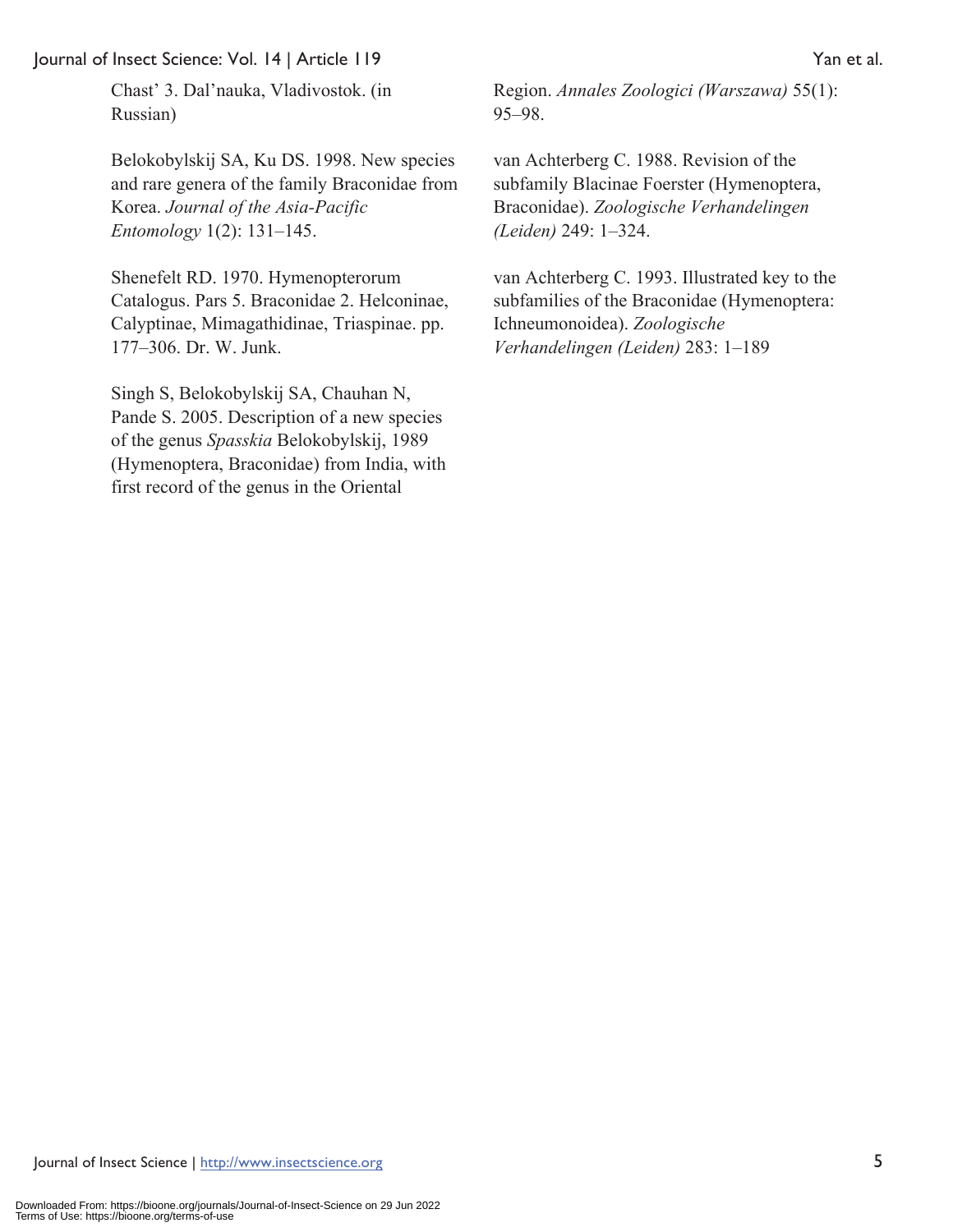

**Figures 1–11.** *Spasskia brevicarinata* **sp. n.** 1. habitus, lateral aspect; 2. head, frontal aspect; 3. head, lateral aspect; 4. head, dorsal aspect; 5. hind wing; 6. fore wing; 7. propodeum, dorsal aspect; 8. mesosoma, dorsal aspect; 9. first abdominal tergite, dorsal aspect; 10. second and third metasomal tergites, dorsal aspect; 11. hind femur and tibia, lateral aspect. High quality figures are available online.

Journal of Insect Science | http://www.insectscience.org 6